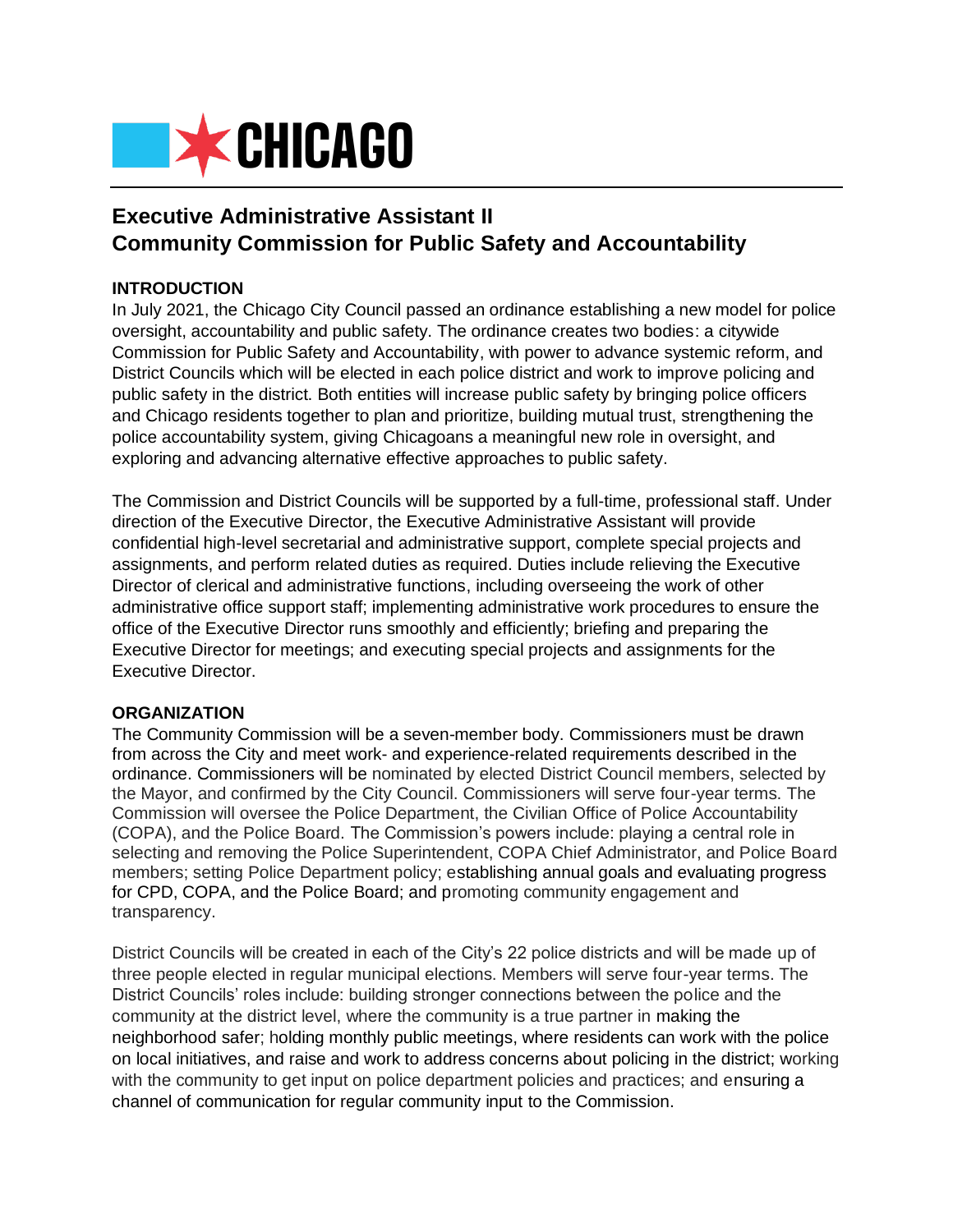# **ESSENTIAL DUTIES:**

- Work on and manage special projects and assignments for the Executive Director and other leadership staff
- Assist with research, analysis, and writing projects to support Commission and District Council activity
- Perform clerical and administrative functions including scheduling, managing, prioritizing, and maintaining appointments, and overseeing the work of other administrative office support staff
- Conduct research and prepare correspondence and other materials in response to inquiries or information requests for the Executive Director
- Communicate with CCPSA managerial staff, other City officials, and external stakeholders to apprise the Executive Director on the status of various projects and/or critical issues
- Compile reports, meeting materials, briefs, and other materials from CCPSA managerial staff to assist the Executive Director in preparation for meetings with and/or reports to the **Commission**
- Provide summaries of incoming mail, meetings requests, and other items requiring attention and response
- Schedule and manage meetings for gatherings of CCPSA staff and City leaders and/or other officials, including drafting agendas, coordinating presenters and attendance, arranging meeting rooms and logistics, creating informational packets and other materials, taking notes at meetings, and preparing summaries for the Executive Director and other relevant parties
- Support the Commission Coordinator with scheduling and managing Commission meetings, including assisting the Deputy Director for the Commission with coordinating attendance, preparing meetings materials, arranging meeting rooms and logistics, taking notes and recordings at meetings, and transmitting information to the Deputy Director of Public Affairs for posting
- Apply organizational skills and implement administrative procedures to ensure that the Executive Director's office runs smoothly and efficiently
- Screen visitors and telephone calls; take messages and use judgement in forwarding calls to appropriate personnel for response and resolution; respond to inquiries
- Maintain confidentiality of the Executive Director's office, materials, and files

*NOTE:The list of essential duties is not intended to be inclusive; there may be other duties that are essential*

# **MINIMUM QUALIFICATIONS**

- Bachelor's degree from an accredited college or university and at least two years of work experience performing secretarial and/or administrative support functions, or an equivalent combination of education, training, and experience
- Ability to use MS Word, Outlook, Excel, and PowerPoint software
- Excellent organizational and communication skills

# **WORKING CONDITIONS**

• General office environment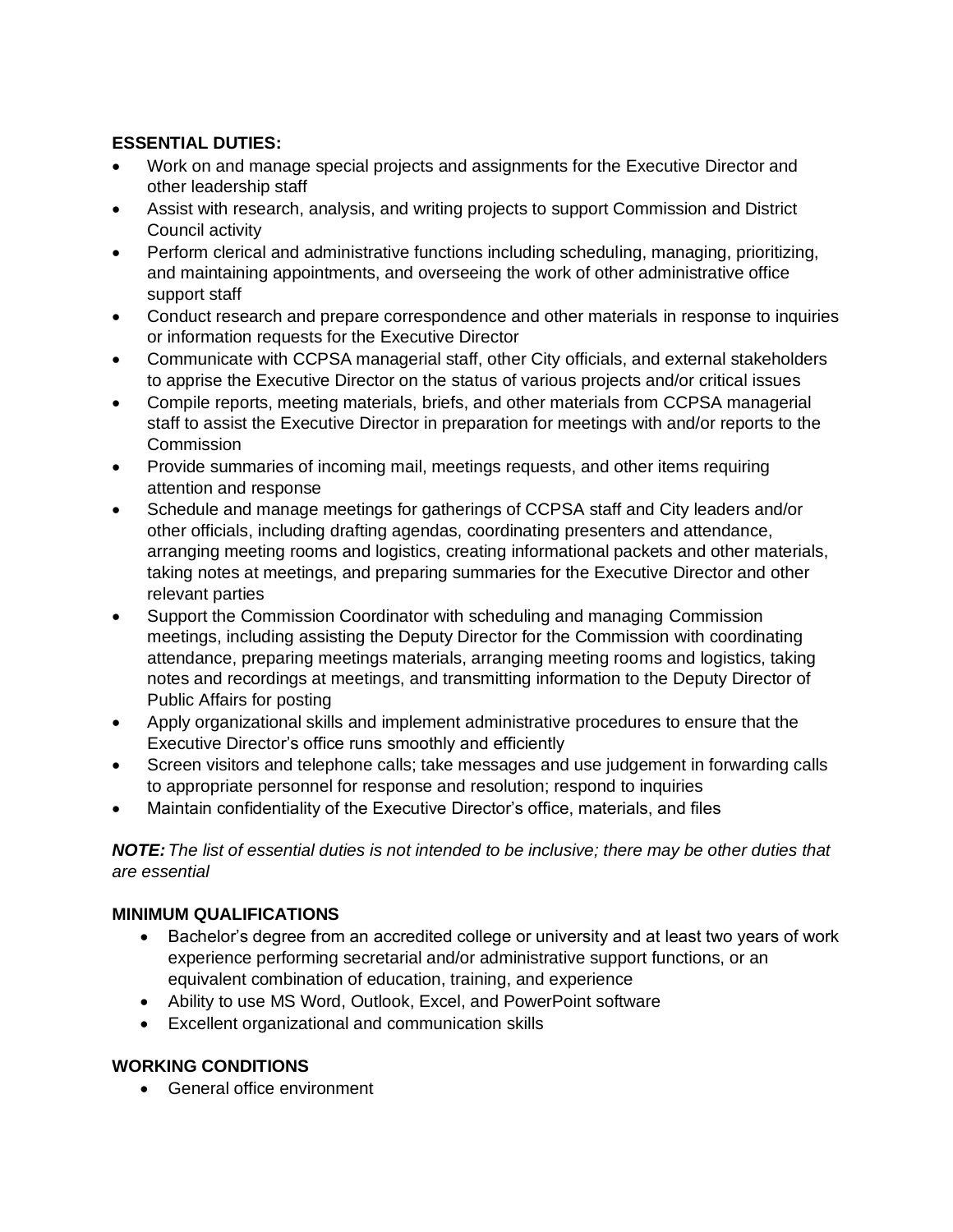## **EQUIPMENT**

• Standard office equipment (e.g. telephone, computer, printer, photocopier)

## **PHYSICAL REQUIREMENTS**

• No specific requirements

# **KNOWLEDGE AND SKILLS**

#### **Knowledge**

Considerable knowledge of:

- secretarial, clerical and administrative work processes
- applicable computer software applications and personal computer operations
- report preparation methods, practices, and procedures
- applicable City and department policies, procedures, rules, and regulations

## **Skills**

- **Communication –** Ability to communicate clearly and effectively, orally and in writing
- **Critical Thinking** Use logic and reasoning to identify the strengths and weaknesses of alternative solutions, conclusions, or approaches to problems
- **Analytical Thinking** Analyze information and use logic to address work or job issues and problems
- **Initiative** Demonstrate willingness to take on job challenges
- **Adaptability/Flexibility** Openness to change and to considerable variety in the workplace
- **Dependability** Reliable, responsible, and dependable
- **Active Learning** Understand the implications of new information for both current and future problem-solving and decision-making
- **Judgment and Decision-Making** Consider the relative costs and benefits of potential actions to choose the most appropriate one
- **Collaboration –** Experience collaborating with colleagues, including diverse groups and individuals, to achieve goals
- **Cultural Sensitivity –** Knowledge of and sensitivity to the needs and concerns of individuals from diverse cultures, backgrounds, and orientations

## **OTHER**

## **Annual Salary**

\$61,920

# **Location**

Employees must be residents of the City of Chicago. Proof of residency is required at the commencement of employment.

# **TO APPLY**

Please send resume and cover letter to [CCPSAResume@cityofchicago.org](mailto:CCPSAResume@cityofchicago.org)